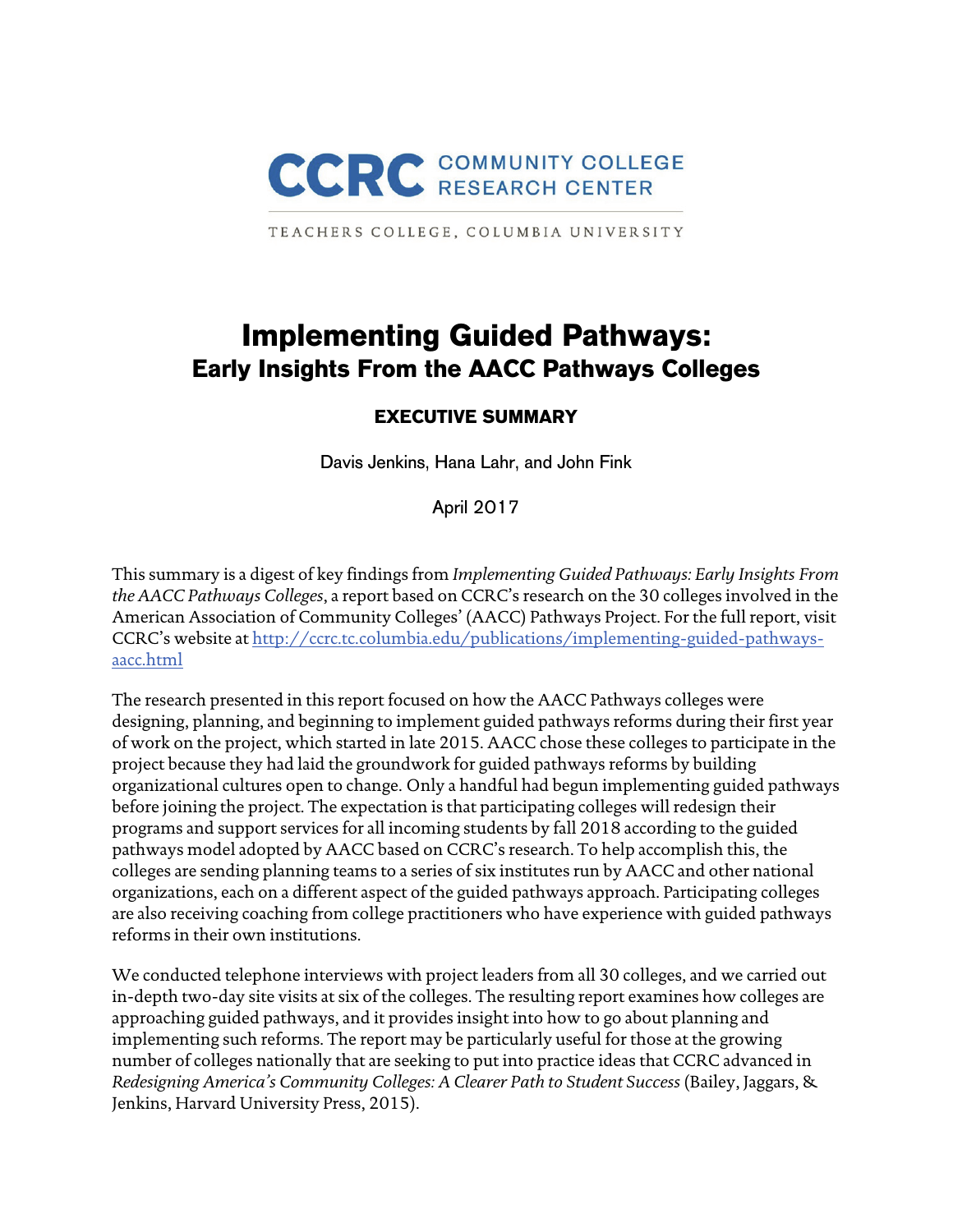The full report is organized into three main sections focused on:

- 1. How the AACC Pathways colleges are designing and implementing key features of the guided pathways model.
- 2. How colleges are managing the substantial changes involved in implementing guided pathways.
- 3. A key next frontier for implementing guided pathways reforms—further rethinking how to help more students succeed in gateway courses for college-level programs.

This executive summary highlights key insights on how the AACC Pathways colleges are approaching guided pathways reforms, how they are managing the substantial changes involved, and what they are learning in the process.

## **Insights on Implementing Guided Pathways**

## **Overall Progress**

**The AACC Pathways colleges are "going all in" and implementing the full pathways model.**  By the end of the first year of the project, all of the AACC colleges had made significant progress across all four of the guided pathways practice areas:

- 1. **Mapping pathways to student end goals.** During the first year of the project, the AACC Pathways colleges made substantial progress in mapping programs of study. Almost all of the colleges began to map programs, or planned to do so. Most were using broad careerfocused fields, or meta-majors, as a framework for their efforts. About a third were in the process of sequencing program courses and identifying critical courses and milestones for every program, but most were still planning to do so. Several were redesigning their websites around their program maps and meta-majors to show how each program connects to opportunities for employment and further education. The other colleges were planning to do this, pending completion of the initial mapping process.
- 2. **Helping students choose and enter a program pathway.** The AACC Pathways colleges made significant progress in building support for new students to explore career and college options and to develop academic plans. Most had implemented or were in the process of finalizing procedures for using meta-majors to help entering students choose a field of study. As part of the onboarding experience, colleges were moving toward requiring students to develop at least a preliminary full-program academic plan by the end of their first term.
- 3. **Keeping students on path.** All of the AACC Pathways colleges are strengthening advising to help students make timely progress on their program plans and to enable appropriate interventions when students are floundering. By the end of the first project year, many of the colleges were implementing procedures and systems to monitor every student's progress on his or her program plan and to enable students to see what they have accomplished and how far they have to go.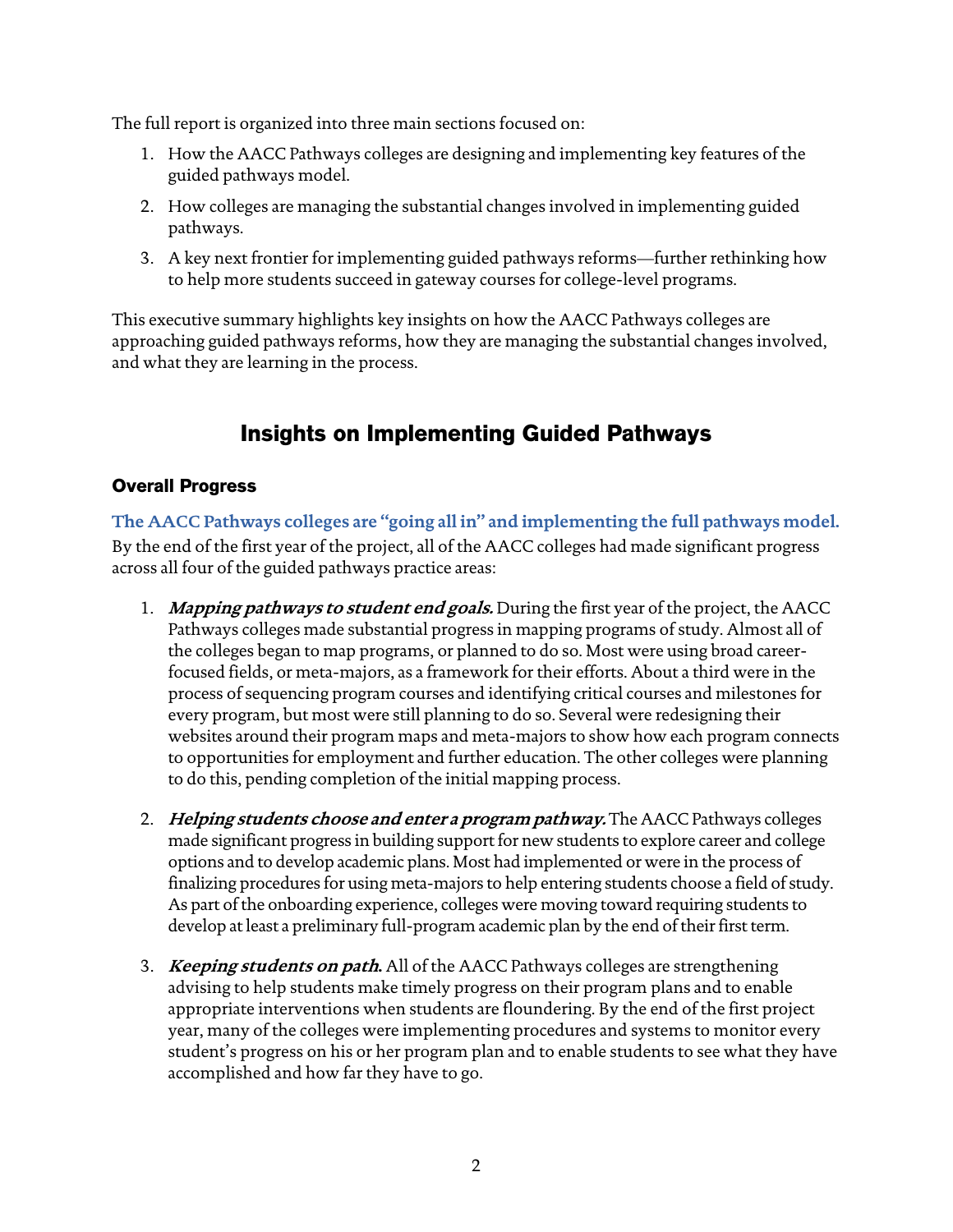4. **Ensuring that students are learning.** Most of the AACC Pathways colleges have established learning outcomes for career programs and for general education, but they are recognizing that they need to revisit these learning outcomes based on the program maps they have created. A handful of colleges are customizing general education learning outcomes for particular meta-majors.

The speed with which the AACC Pathways colleges are moving toward implementing pathways is impressive. Equally impressive is that the colleges are "going all in," planning to make changes in all four practice areas of the guided pathways model rather than approaching the reforms piecemeal. This approach is consistent with the theory, advanced in *Redesigning America's Community Colleges* (Bailey et al., 2015), that colleges will not see substantial improvements in student outcomes unless they redesign programs and support services across the institution so that they work in concert to help students explore, enter, and complete programs of study that will prepare them for further education and career advancement.

Below, we summarize key findings on how the AACC Pathways colleges are approaching each of the four guided pathways practice areas. The full report provides more details and examples for each finding, as well as a discussion of the challenges colleges face as they implement guided pathways.

### **Practice Area 1: Mapping Pathways to Student End Goals**

### **The AACC Pathways colleges are using career-focused meta-majors as the framework for program mapping.**

Most of the colleges are using meta-majors organized by career field as the framework for their program mapping efforts. While we use the term *meta-majors* to describe the groupings colleges are using to organize their programs and associated program maps, in practice, colleges are using terms that are more intelligible to their students and other key audiences. The terms they use tend to convey a connection to careers and a sense of academic community.

#### **The colleges are redesigning their websites to show how program maps connect to career and transfer opportunities.**

AACC Pathways colleges are taking steps to demonstrate how their programs connect to opportunities for employment and further education, and they are redesigning their websites accordingly. To ensure that their programs prepare students to advance in the labor market and pursue further education, many colleges are involving employers and university partners in the program mapping process.

#### **The colleges are moving to indicate the math courses appropriate for a student's metamajor or program on their program maps.**

At several colleges, we heard that meta-majors and program maps potentially take the guesswork out of which math courses are appropriate for a given field of study. At least six of the colleges had fully developed and scaled sequences of math courses aligned with particular fields of study. Most others were developing such "math pathway" options, which they plan to recommend students take based on their initial field of interest.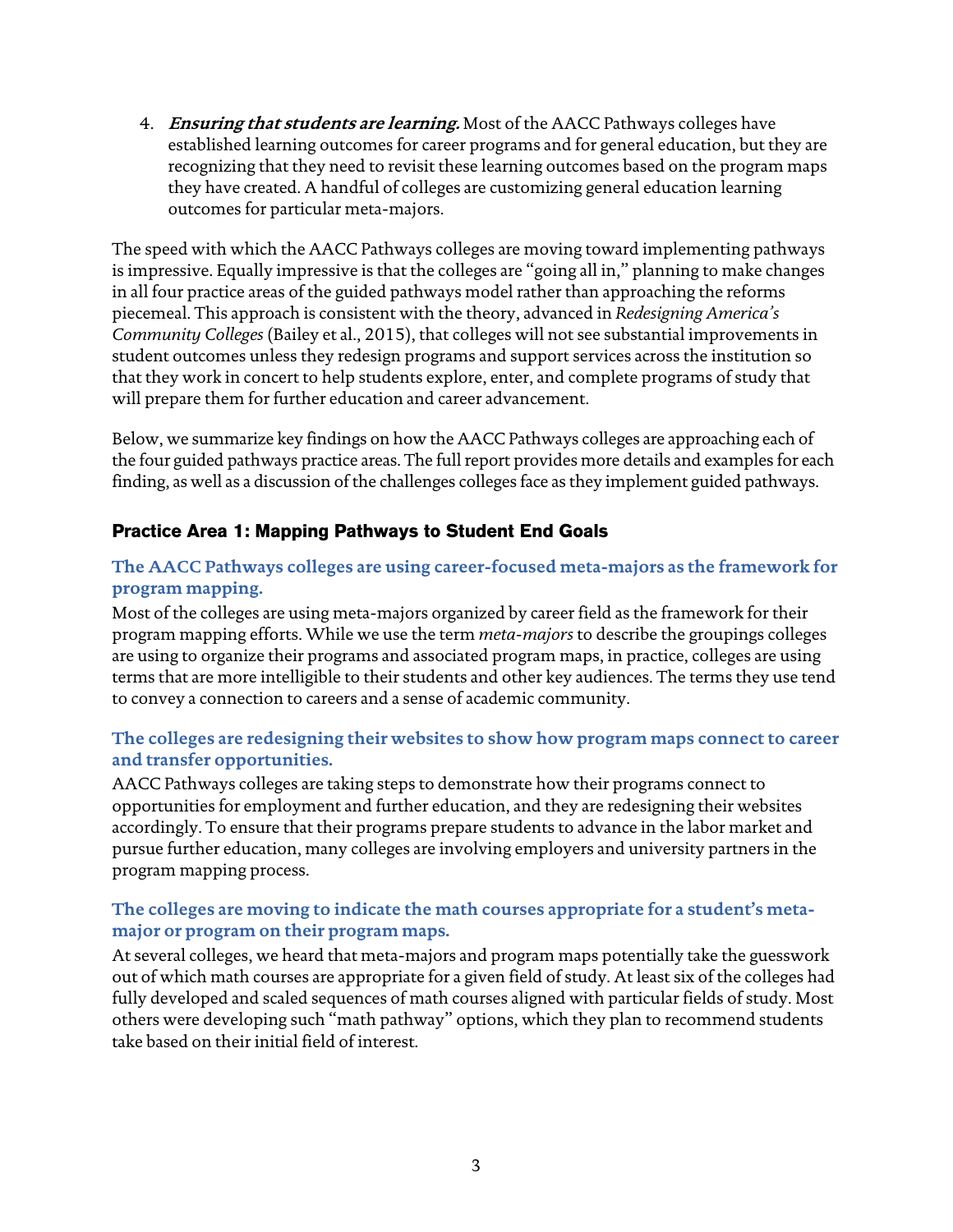#### **The colleges are trying to find a balance between providing too much and too little choice.**

Most of the colleges are seeking to limit the number of general education electives they offer to simplify students' decisions and create more curricular coherence. At the same time, pathways leaders are learning to communicate to faculty, advisors, and students that program maps represent recommended paths. Students' academic plans will reflect the program maps but will be customized based on where students start (including what previous postsecondary education students bring with them) and on their interests and goals. In many cases, students can choose electives not on the maps if the default options do not suit their interests.

#### **The colleges are continuing to revise their maps after they have drafted them.**

Most of the AACC Pathways colleges recognize that program maps are dynamic. Program curricula and requirements will change—and in some fields, such as technology, these changes will be frequent—so colleges are defining processes for updating maps. Furthermore, colleges are finding that maps are a powerful heuristic that can be used as the basis for ongoing discussions between stakeholder groups inside and outside of the institution, including between faculty in careertechnical education, general education, and academic support; between faculty and professional advisors; and between stakeholders from the college, employers, universities, and K-12 partners.

#### **Practice Area 2: Helping Students Choose and Enter a Program Pathway**

#### **The AACC Pathways colleges are finding that organizing their programs by meta-major can help students and others make sense of their many programs.**

Interviewees at some colleges told us that organizing programs around a relatively small number of fields can help students understand and begin to explore the many programs their college offers.

#### **The colleges are helping students explore careers and programs from the time they enter college, choose at least a meta-major, and develop a full-program plan in the first term.**

One of the most dramatic changes in practice we saw among the AACC Pathways colleges is that most are moving to a model in which students are helped to explore college and career options, choose a program, and develop at least a preliminary full-program plan by the end of the first term. Several colleges are redesigning their new student orientations and student success courses in support of this goal. Most colleges intend to use students' program plans to schedule classes and to enable students and advisors to monitor students' progress throughout their experience at the college so that students stay on plan and complete their programs in the intended time frame.

#### **The colleges are ensuring that students get a taste of a field of interest in their first semester.**

Interviewees at several institutions emphasized how important it is for students to get exposure to a field of interest from the start of their college experience. As a dean from one college said, "If a student gets a taste of something that interests them, it is going to help them choose a direction and motivate them to persist." In some cases, colleges are customizing student success courses to students' meta-majors. Several other colleges have also created first-semester maps that include at least one course in an initial meta-major.

#### **All of the colleges are experimenting with promising approaches to developmental education, but most have not yet connected these efforts to their guided pathways reforms.**

Virtually all of the AACC Pathways colleges, like many others across the country, are experimenting with new approaches to developmental education and assessment, such as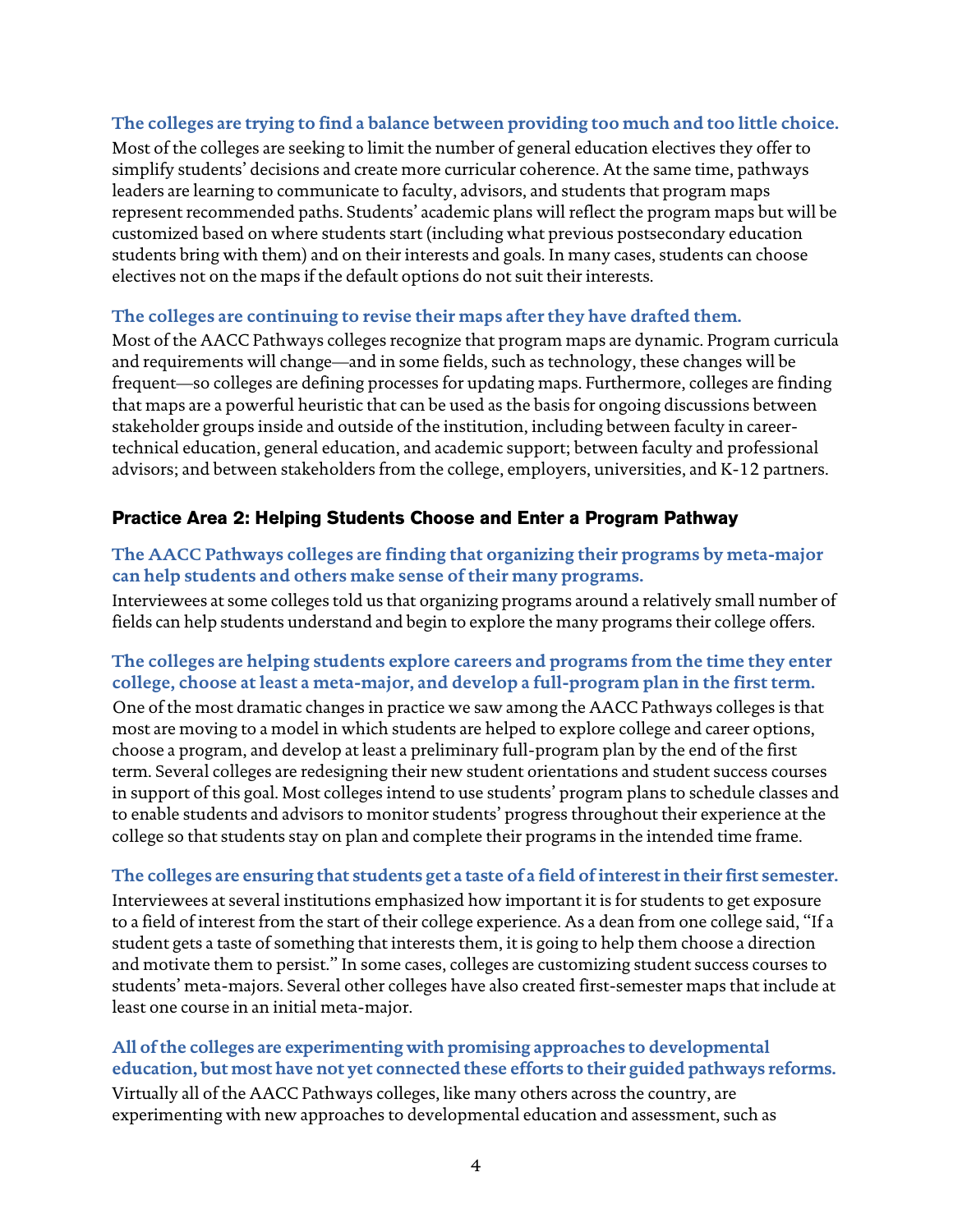corequisite courses, modularized or accelerated courses, math pathways tailored to meta-majors, and the use of multiple measures for placement. Most report achieving very positive results in pilots of these strategies, yet very few of the AACC Pathways colleges (and few community colleges across the country) have implemented developmental education reforms at scale. For colleges to enable most of their students to enter a college-level program within the first year, they will need to rethink how they approach placement testing and provide academic support, and to better connect efforts in those areas to their pathways reforms.

#### **Some of the colleges are strengthening academic support in critical program courses other than math and English, but these efforts need to be expanded.**

At most community colleges, developmental education and academic support are largely focused on math and English. As the AACC Pathways colleges work to identify critical courses for program areas as part of the mapping process, they are seeing the need to strengthen academic support for students in other program "gateway" courses as well.

#### **Some of the colleges are beginning to build pathways down into high schools, often starting with dual enrollment students.**

A handful of the colleges that are further along with pathways reforms are beginning to extend pathways down into high schools, with the aim of helping students to begin exploring career and college options and to prepare to enter a program of study when they enroll in college. Some colleges are doing this by taking a more strategic approach to the courses they offer high school students through dual enrollment arrangements.

## **Practice Area 3: Keeping Students on Path**

### **The AACC Pathways colleges are redefining advising roles—and in some cases hiring new advisors—to support a more proactive model of advising, with check-ins at key decision points along students' paths.**

All of the AACC Pathways colleges are taking steps to redesign advising to better support progression by students into and through programs, and beyond to jobs and further education. Colleges are finding this to be one of the most challenging aspects of guided pathways. This may be because it requires a fundamental redesign of advising—one that entails new roles not only for staff and faculty with formal advising roles, but also for everyone else, since under pathways, everyone at the college is responsible for helping to advise students along their paths.

#### **The colleges are enhancing their information systems so that students and advisors can easily monitor students' progress toward program completion.**

The AACC Pathways colleges' efforts to improve systems for monitoring students' progress represent another major departure from conventional practice in community colleges, where neither students nor colleges generally have a clear sense of how far along students are in their programs and what more they need to do to complete them. Most of the AACC Pathways colleges are upgrading and enhancing their information systems to help advisors and students with progress monitoring. Some of the colleges are also developing "scripts" and checklists for advisors to use when meeting with students at the key decision points along their paths.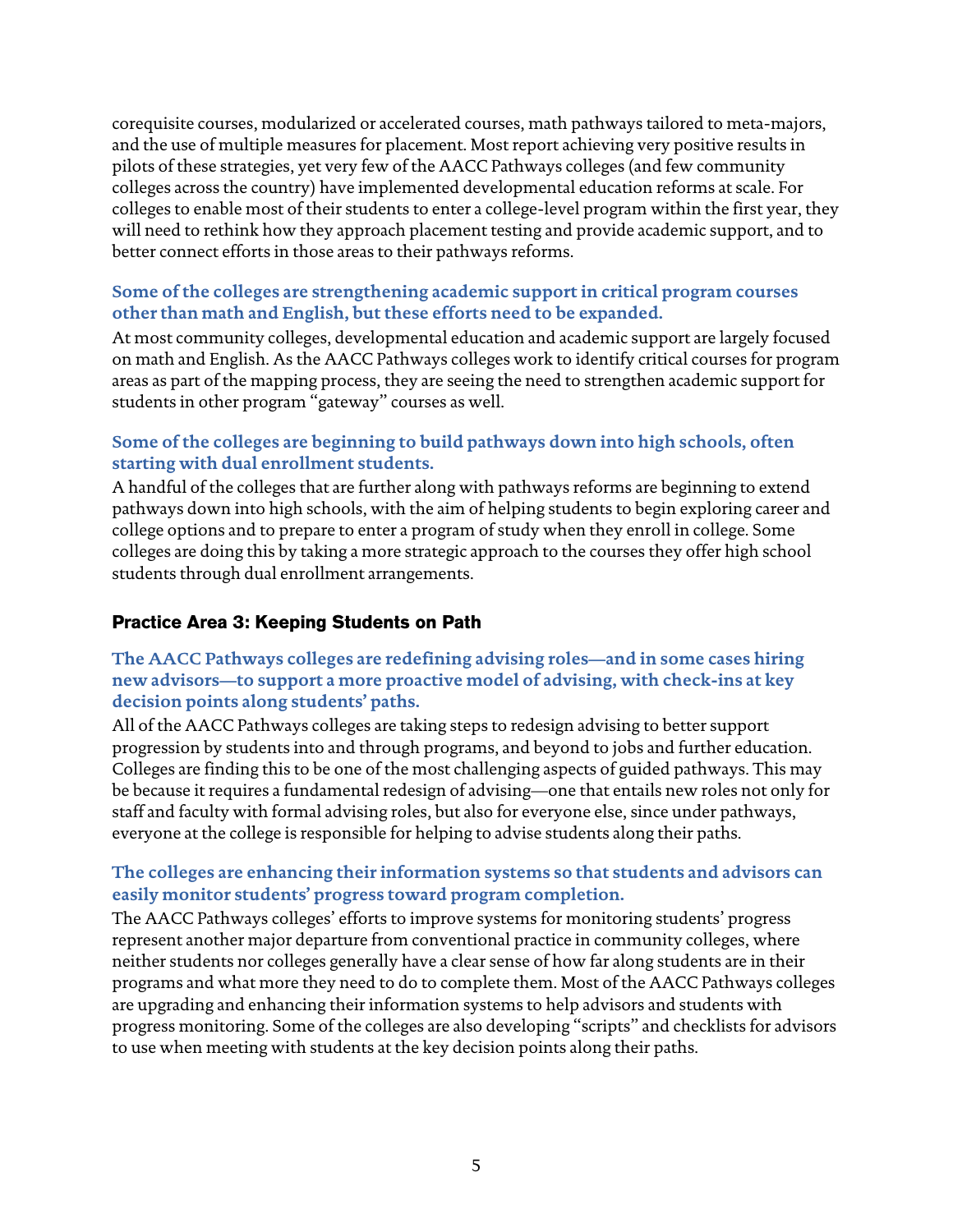#### **Some of the colleges are developing policies to help students "redirect" when their interests change or when they are not likely to be admitted to selective programs.**

In nursing and other selective admissions programs, there are usually more applicants than available spaces. Some of the AACC Pathways colleges are taking steps to help students who are unlikely to gain admission into limited-access programs choose a more viable path—for instance, by exposing pre-nursing students to career options in allied health.

#### **Most of the colleges are trying to create more predictable schedules and taking other steps to enable students to complete their programs more quickly.**

Most of the AACC Pathways colleges are taking steps to create more predictable schedules for students. Several colleges are developing two-year schedules and offering "course guarantees" to ensure that the courses students need will be offered when students need them. Several have purchased software to help optimize the scheduling process. Colleges will be best able to use these tools when every student has an up-to-date full-program plan. A handful of the colleges are beginning to schedule classes based on students' plans so that students can take the courses they need to complete their program on schedule. A couple of these colleges are considering ways to preregister students each semester for the next term based on their program plans.

### **Practice Area 4: Ensuring That Students Are Learning**

#### **A handful of the AACC Pathways colleges are considering how to customize general education learning outcomes for meta-majors.**

All of the AACC Pathways colleges have established general education learning outcomes, but as colleges organize their programs into meta-majors, some are considering how to define learning outcomes for programs in these broad fields.

## **Insights on Managing the Change Process**

In addition to examining how the AACC Pathways colleges are approaching various aspects of the guided pathways model, we examined strategies that the colleges are using to manage the change process. We discuss these strategies under the three main dimensions of Kotter's (kotterinternational.com) eight-step change leadership process: creating a climate for change, engaging and enabling the whole organization, and implementing and sustaining change.

#### **Creating a Climate for Change**

#### **All of the AACC Pathways colleges had previously taken steps to cultivate cultures of openness to change and innovation.**

The colleges selected to participate in the AACC Pathways Project had all been at the work of change for several years, and in some cases even longer.

#### **Most of the colleges had a strategic plan with clear, measurable goals for improving student outcomes.**

Nearly all of the colleges had gone through at least one strategic planning process in which they developed goals and metrics for improving student retention, completion, and other outcomes.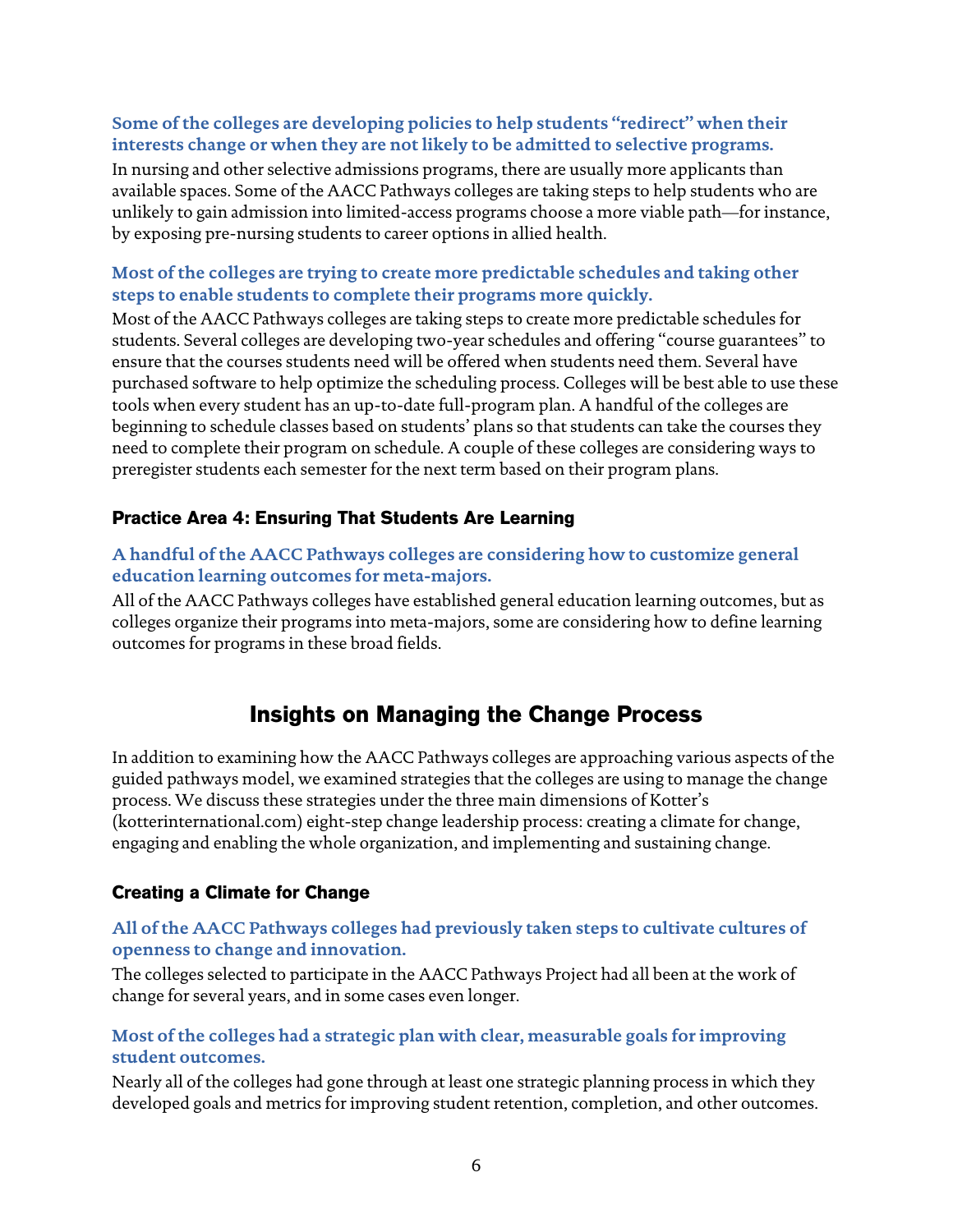#### **The colleges had laid the groundwork for change by building their capacity to analyze, report, and use data.**

Most of the colleges had spent several years developing their capacity not only to collect and analyze data on students, but also to use data to inform decision making and improvement efforts.

## **Engaging and Enabling the Whole Organization**

#### **The AACC Pathways colleges are using data to create a sense of urgency.**

Leaders at all of the AACC Pathways colleges have sought to raise awareness and urgency about the need for more clearly defined program pathways and integrated supports. Data on the student experience have been particularly effective for this purpose, as have exercises to help faculty and staff see the college experience from the student perspective.

#### **The colleges are taking steps to address the fear and anxiety that inevitably come with big changes generally, and with pathways specifically.**

According to leaders at several colleges, because pathways reforms involve major changes to practice, and because these ideas are relatively new in higher education, a concern among faculty and staff is, "What does this mean for me and my job?" Leaders at these colleges have taken steps to address fears raised by the pathways reforms—for instance, by enhancing their communications efforts around pathways and by ensuring that faculty will be able to maintain full course loads.

#### **The colleges are engaging all parts of the college in the pathways work—not just academic and student services staff, but also registrar, information technology, finance, financial aid, human resources, and other functions.**

Colleges are finding that pathways reforms work best when the planning and implementation processes are highly inclusive, involving stakeholders from all functional areas of the college.

#### **Implementing and Sustaining Change**

#### **The AACC Pathways colleges are finding it helpful to establish clear parameters for pathways work groups.**

College leaders are finding that pathways work groups perform much better when they are required to produce implementation plans with clear objectives, activities, roles, and timelines and when their progress is regularly reviewed.

#### **The colleges are investing in professional development that directly supports pathways implementation.**

Even in colleges with cultures conducive to innovation, change is hard, and pathways reforms involve big changes. Faculty and staff sometimes feel threatened by pathways reforms, and even if they agree with the concept of pathways in theory, the work of mapping programs and redesigning student supports is novel to many. It is critical, therefore, that college leaders support faculty and staff involved in this work with training and professional development to help them do it effectively. Pathways colleges are providing opportunities for cross-divisional collaboration on pathways between faculty, student services staff, and others; blocking off time for planning and professional development; and providing training to support pathways reforms.